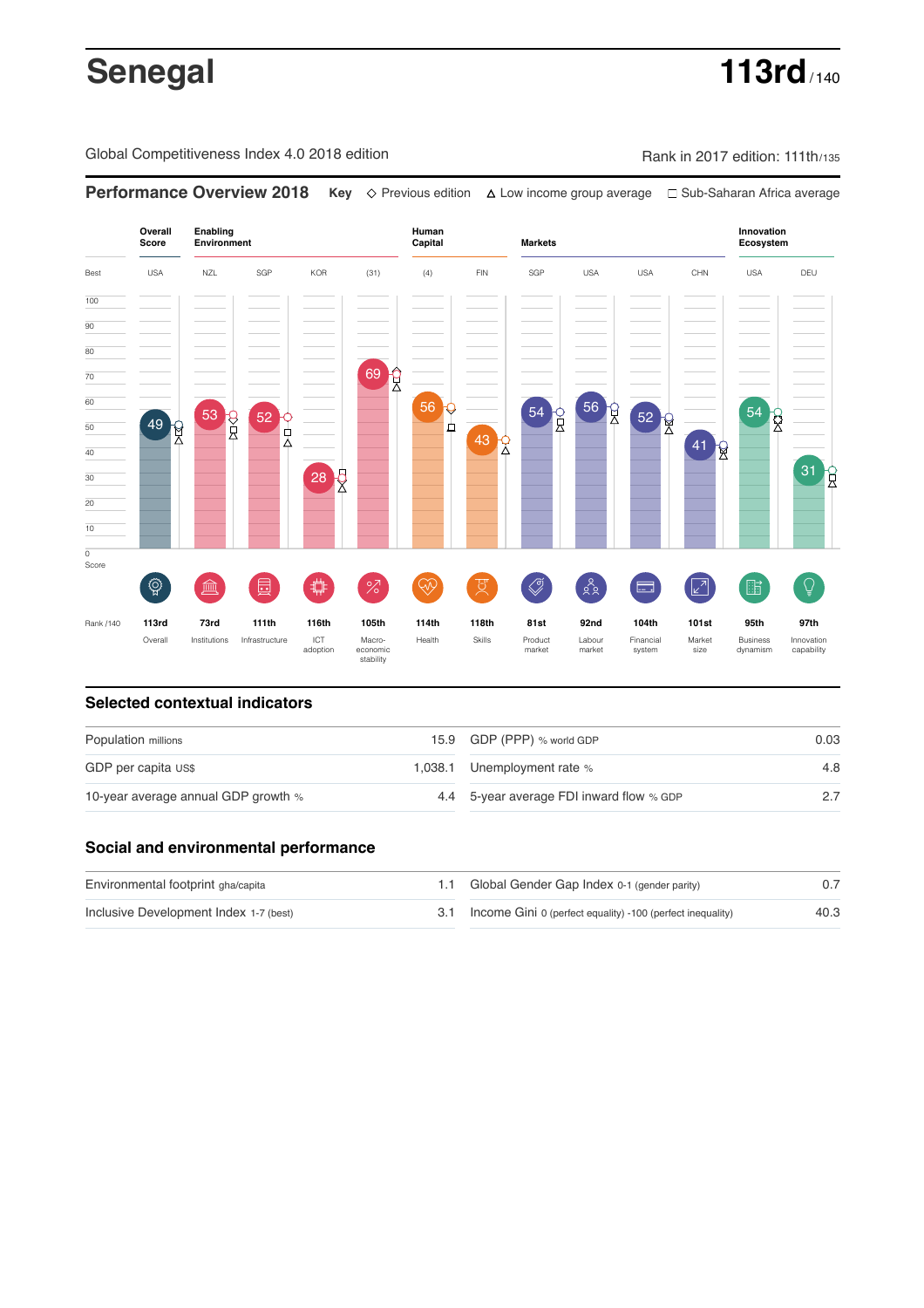# **Senegal 113rd**/140

| <b>Index Component</b>                                                                       | Value        | Score *          | Rank/140 | <b>Best Performer</b>        |
|----------------------------------------------------------------------------------------------|--------------|------------------|----------|------------------------------|
| 無<br>Pillar 1: Institutions 0-100 (best)                                                     |              | 52.5 $\uparrow$  | 73       | <b>New Zealand</b>           |
| 1.01 Organized crime 1-7 (best)                                                              | 4.4          | 56.0 ↓           | 96       | Finland                      |
| 1.02 Homicide rate /100,000 pop.                                                             | 7.4          | $76.7 =$         | 105      | Multiple (9)                 |
| 1.03 Terrorism incidence 0 (very high) -100 (no incidence)                                   | 99.9         | $99.9$ 1         | 54       | Multiple (24)                |
| 1.04 Reliability of police services 1-7 (best)                                               | 5.1          | 67.8 ↑           | 45       | Finland                      |
| 1.05 Social capital 0-100 (high)                                                             | 53.3         | 53.3 $\uparrow$  | 53       | Australia                    |
| 1.06 Budget transparency 0-100 (best)                                                        | 38.5         | $38.5 =$         | 110      | Multiple (2)                 |
| 1.07 Judicial independence 1-7 (best)                                                        | 3.5          | 42.4 $\sqrt{ }$  | 84       | Finland                      |
| 1.08 Efficiency of legal framework in challenging regulations 1-7 (best)                     | 3.6          | 43.9 $\sqrt{ }$  | 52       | Finland                      |
| 1.09 Freedom of the press 0-100 (worst)                                                      | 25.6         | 74.4 ተ           | 43       | Norway                       |
| 1.10 Burden of government regulation 1-7 (best)                                              | 3.6          | 44.2 ↑           | 55       | Singapore                    |
| 1.11 Efficiency of legal framework in settling disputes 1-7 (best)                           | 4.4          | 56.3 $\uparrow$  | 36       | Singapore                    |
| 1.12 E-Participation Index 0-1 (best)                                                        | 0.51         | 50.6 $\uparrow$  | 102      | Multiple (3)                 |
| 1.13 Future orientation of government 1-7 (best)                                             | 4.1          | 51.3 $\sqrt{ }$  | 43       | Singapore                    |
| 1.14 Incidence of corruption 0-100 (best)                                                    | 45.0         | $45.0 =$         | 57       | New Zealand                  |
| 1.15 Property rights 1-7 (best)                                                              | 4.4          | 56.1 $\uparrow$  | 70       | Finland                      |
| 1.16 Intellectual property protection 1-7 (best)                                             | 4.4          | 56.7 ↑           | 56       | Finland                      |
| 1.17 Quality of land administration 0-30 (best)                                              | 10.0         | $33.3 =$         | 102      | Singapore                    |
| 1.18 Strength of auditing and reporting standards 1-7 (best)                                 | 4.1          | 51.6 $\uparrow$  | 102      | Finland                      |
| 1.19 Conflict of interest regulation 0-10 (best)                                             | 4.7          | $47.0 =$         | 106      | Multiple (2)                 |
| 1.20 Shareholder governance 0-10 (best)                                                      | 3.7          | $37.0 =$         | 112      | Kazakhstan                   |
| 囩                                                                                            |              | $51.8$ ^         | 111      | Singapore                    |
| Pillar 2: Infrastructure 0-100 (best)                                                        | 55.0         | $55.0 =$         | 86       | <b>United States</b>         |
| 2.01 Road connectivity index 0-100 (best)                                                    | 3.7          | 45.8 个           | 82       |                              |
| 2.02 Quality of roads 1-7 (best)                                                             |              |                  | 73       | Singapore                    |
| 2.03 Railroad density km of roads/square km                                                  | 4.6          | $11.5 =$         |          | Multiple (20)                |
| 2.04 Efficiency of train services 1-7 (best)                                                 | 2.6          | 27.3 ↑           | 92       | Switzerland                  |
| 2.05 Airport connectivity score                                                              | 7,655.2      | 29.3 $\sqrt{ }$  | 107      | Multiple (8)                 |
| 2.06 Efficiency of air transport services 1-7 (best)                                         | 4.1<br>22.7  | 52.3 $\sqrt{ }$  | 88       | Singapore                    |
| 2.07 Liner Shipping Connectivity Index 0-157.1 (best)                                        |              | 22.7 ↑           | 63       | Multiple (4)                 |
| 2.08 Efficiency of seaport services 1-7 (best)                                               | 3.6          | 44.1 $\sqrt{ }$  | 83       | Singapore                    |
| 2.09 Electrification rate % pop.                                                             | 64.0         | 64.0 ↑           | 111      | Multiple (66)                |
| 2.10 Electric power transmission and distribution losses % output                            | 16.7<br>29.2 | 86.8 ↓           | 101      | Multiple (9)                 |
| 2.11 Exposure to unsafe drinking water % pop.<br>2.12 Reliability of water supply 1-7 (best) |              | 72.3 ↑           | 104      | Multiple (23)<br>Switzerland |
|                                                                                              | 3.8          | 47.5 ↑           | 107      |                              |
| ₩<br>Pillar 3: ICT adoption 0-100 (best)                                                     |              | 28.0 $\uparrow$  | 116      | Korea, Rep.                  |
| 3.01 Mobile-cellular telephone subscriptions /100 pop.                                       | 99.4         | 82.8 个           | 101      | Multiple (68)                |
| 3.02 Mobile-broadband subscriptions /100 pop.                                                | 26.9         | n/a              | 115      | <b>United Arab Emirates</b>  |
| 3.03 Fixed-broadband Internet subscriptions /100 pop.                                        | 0.7          | 1.4 $\uparrow$   | 112      | Switzerland                  |
| 3.04 Fibre Internet subscriptions /100 pop.                                                  | 0.0          | n/a              | 114      | Korea, Rep.                  |
| 3.05 Internet users % pop.                                                                   | 25.7         | 25.7 ↑           | 108      | Iceland                      |
| <sup>%</sup> Pillar 4: Macroeconomic stability 0-100 (best)                                  |              | 69.4 $\sqrt{ }$  | 105      | Multiple (31)                |
| 4.01 Inflation annual % change                                                               | 1.1          | 100.0 $\uparrow$ | 1        | Multiple (74)                |
| 4.02 Debt dynamics 0-100 (best)                                                              | 38.9         | 38.9 ↓           | 125      | Multiple (36)                |
| ųÿ<br>Pillar 5: Health 0-100 (best)                                                          |              | $55.9$ 1         | 114      | Multiple (4)                 |
| 5.01 Healthy life expectancy years                                                           | 57.9         | 55.9 个           | 113      | Multiple (4)                 |
| 섯<br>Pillar 6: Skills 0-100 (best)                                                           |              | 42.5 $\sqrt{ }$  | 118      | <b>Finland</b>               |
| 6.01 Mean years of schooling Years                                                           | 3.5          | $23.3 =$         | 129      | Finland                      |
| 6.02 Extent of staff training 1-7 (best)                                                     | 3.6          | 42.6 ↓           | 103      | Switzerland                  |
| 6.03 Quality of vocational training 1-7 (best)                                               | 4.6          | 59.7 ↓           | 35       | Switzerland                  |
| 6.04 Skillset of graduates 1-7 (best)                                                        | 4.1          | $51.1 +$         | 69       | Switzerland                  |
| 6.05 Digital skills among population 1-7 (best)                                              | 4.4          | 56.4 $\sqrt{ }$  | 59       | Sweden                       |
| Ease of finding skilled employees 1-7 (best)<br>6.06                                         | 4.6          | 60.2 $\sqrt{ }$  | 39       | <b>United States</b>         |
| School life expectancy Years<br>6.07                                                         | 9.0          | 50.0 $\sqrt{ }$  | 130      | Multiple (9)                 |
| 6.08 Critical thinking in teaching 1-7 (best)                                                | 3.4          | 39.9 $\sqrt{ }$  | 67       | <b>United States</b>         |
| 6.09 Pupil-to-teacher ratio in primary education Ratio                                       | 31.7         | 45.6 ↑           | 111      | Multiple (6)                 |